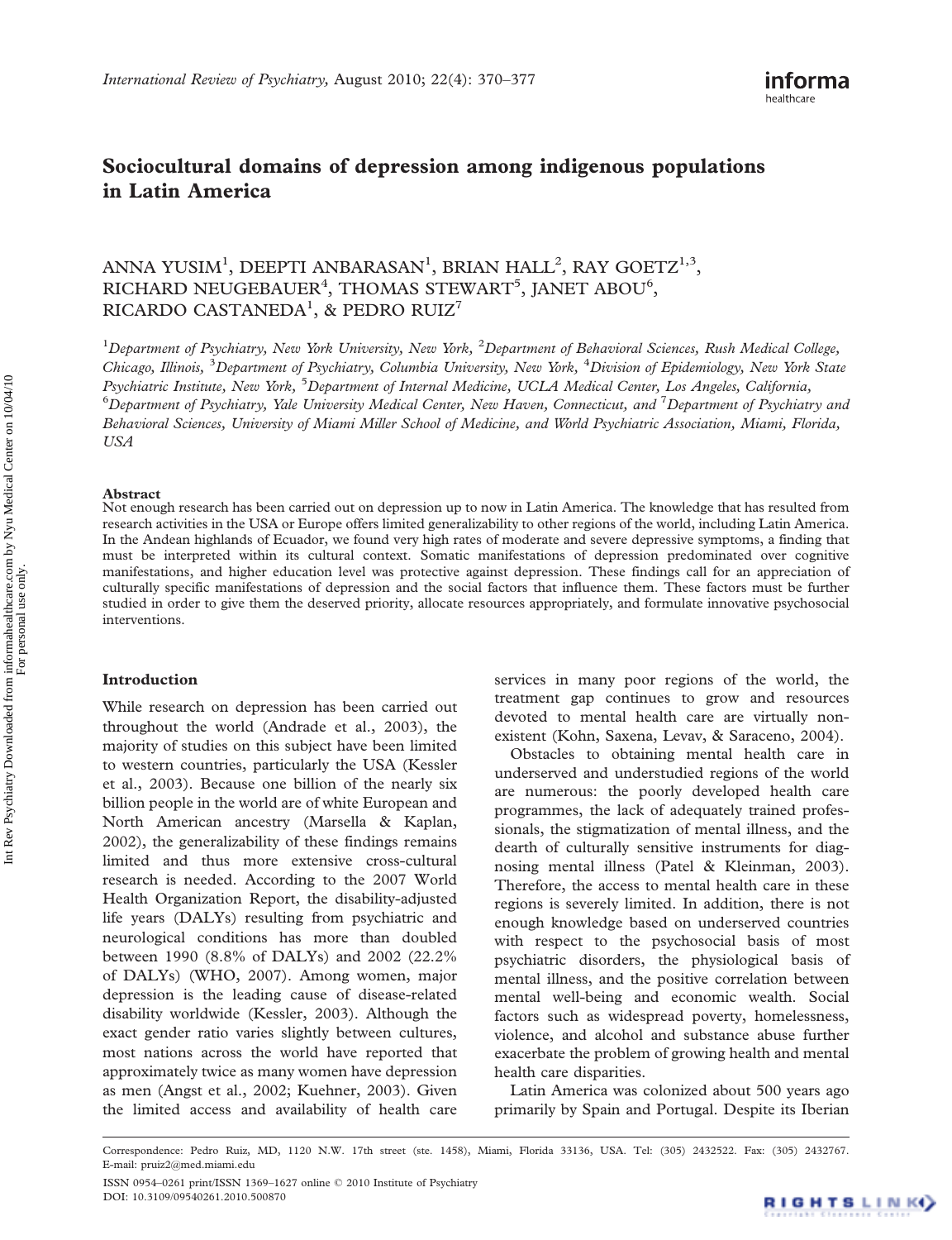cultural history and heritage, the present-day Latin American clearly embodies a new cultural 'identity'. In this context, mental health disturbances often manifest differently than they would in other regions of the western world. For example, symptoms of depression in Latin America frequently manifest somatically, as through headaches, gastrointestinal disturbances, or complaints of 'nervios' (meaning 'nerves' in Spanish). This is in contrast to psychological symptoms such as sadness or anhedonia, which is how depression frequently manifests in the western world (Escobar & Gureje, 2007). Furthermore, research studies suggest that the prevalence of somatic symptoms of depression are higher in women than in men with similar depression severity (Silverstein, 2002; Uebelacker, Strong, & Weinstock, 2008). This may be due to hormonal differences (Wenzel, Steer, & Beck, 2005) and/or differences cultural gender roles and social norms (Silverstein & Lynch, 1998). Because of its somatic presentation and the dearth of mental health programmes in these regions, depression is frequently diagnosed in primary care settings.

In order to enhance the cross-cultural understanding of depressive symptomology and to promote the creation of a culturally relevant nosology and diagnostic tools, this study seeks to better understand the somatic and cognitive domains of self-reported depressive symptoms, and to identify gender differences in these symptoms, in this underserved region of the Andean highlands of Ecuador.

## Methodology

In order to reduce cultural bias, the original Spanish Beck Depression Inventory-II (BDI-II) was created through a series of translations and back-translations by a group of psychologists from the USA, Central and South America (Brislin, Lonner, & Thorndike, 1973). The resulting 21-item self-reported scale of depressive symptoms has been validated in several Latin American populations (Bonilla, Bernal, Santos, & Santos, 2004). In this study, conducted in 2006, the Spanish BDI-II was administered to individuals presenting to primary care clinics run by volunteer physicians and nurses in seven small parishes along the southern Andes of the Zamora-Chinchipe province of Ecuador. The nearest hospital was several hundred miles away, so the population relied heavily on mobile medical clinics and local healers for their provision of health and mental health care.

All subjects who presented to the mobile medical clinics were offered the opportunity to have a brief mental health screen by means of the BDI-II. If literate, subjects completed the self-report questionnaires on their own. If illiterate, the questions were read to them by a native Spanish speaker staff who

worked at the clinic. Demographic data – gender, age, ethnicity, marital status, educational level and occupation – was collected via a self-report questionnaire during the administration of the BDI-II. Of all subjects invited to take the BDI-II, about 25% chose to participate, which resulted in 167 study subjects: 71 males and 96 females. Individuals who exhibited suicidal ideation on the BDI-II (2.1% of our subjects) were given a comprehensive suicide assessment, appropriate counselling by the medical staff, and an appointment with the parish priest for follow-up. Institutional Review Board approval was obtained by the New York University School of Medicine to complete this study.

BDI-II total scores were calculated for all subjects, and a dichotomous BDI-II depression variable, using the standardized Beck scoring criteria, was created using the BDI-II total score. BDI-II total scores of less than 20 (none and mild depression, in accordance with the Beck designation) were considered non-depressed, while BDI-II total scores greater than or equal to 20 (moderate and severe depression) were considered depressed. Continuous variables (e.g. age and BDI-II totals) were examined across gender using the t-test statistic. Distributions of the categorical demographic measures (e.g. education, marital status, ethnicity, etc.) were also examined across gender, with differences tested bi-variately with chi-square statistics. Education was categorized on an ordinal basis into elementary level, high school level or college level attainment. Occupational grade was dichotomized into blue collar/service positions and small business/administrative/professional positions. As an integrative analysis, logistic regression was performed with the dichotomized BDI-II total as the dependent outcome measure.

In previous factor analyses of the BDI-II, Beck and colleagues found a two-factor solution to adequately fit a primary care sample (Steer, Cavalieri, Leonard, & Beck, 1999), which was later confirmed in a Spanishspeaking medical sample (Penley, Wiebe, & Nwosu, 2003). The first factor was the somatic-affective factor, which included 12 items (sadness/loss of pleasure/agitation/loss of interest/indecisiveness/loss of energy/changes in sleep patterns/irritability/ changes in appetite/concentration difficulty/fatigue/ loss of interest in sex). The second factor was the cognitive factor, which included eight items (sadness/ pessimism/past failure/guilty feelings/punishment feelings/self-dislike/suicidal ideation/worthlessness) (Arnau, Meagher, Norris, & Bramson, 2001). The item of self-criticalness did not load saliently on either factor. In our study, the aforementioned two-factor solution was applied to our sample and the item of self-criticalness was excluded from the final analysis. Since there were more somatic-affective items than cognitive items in the BDI-II, the mean item score for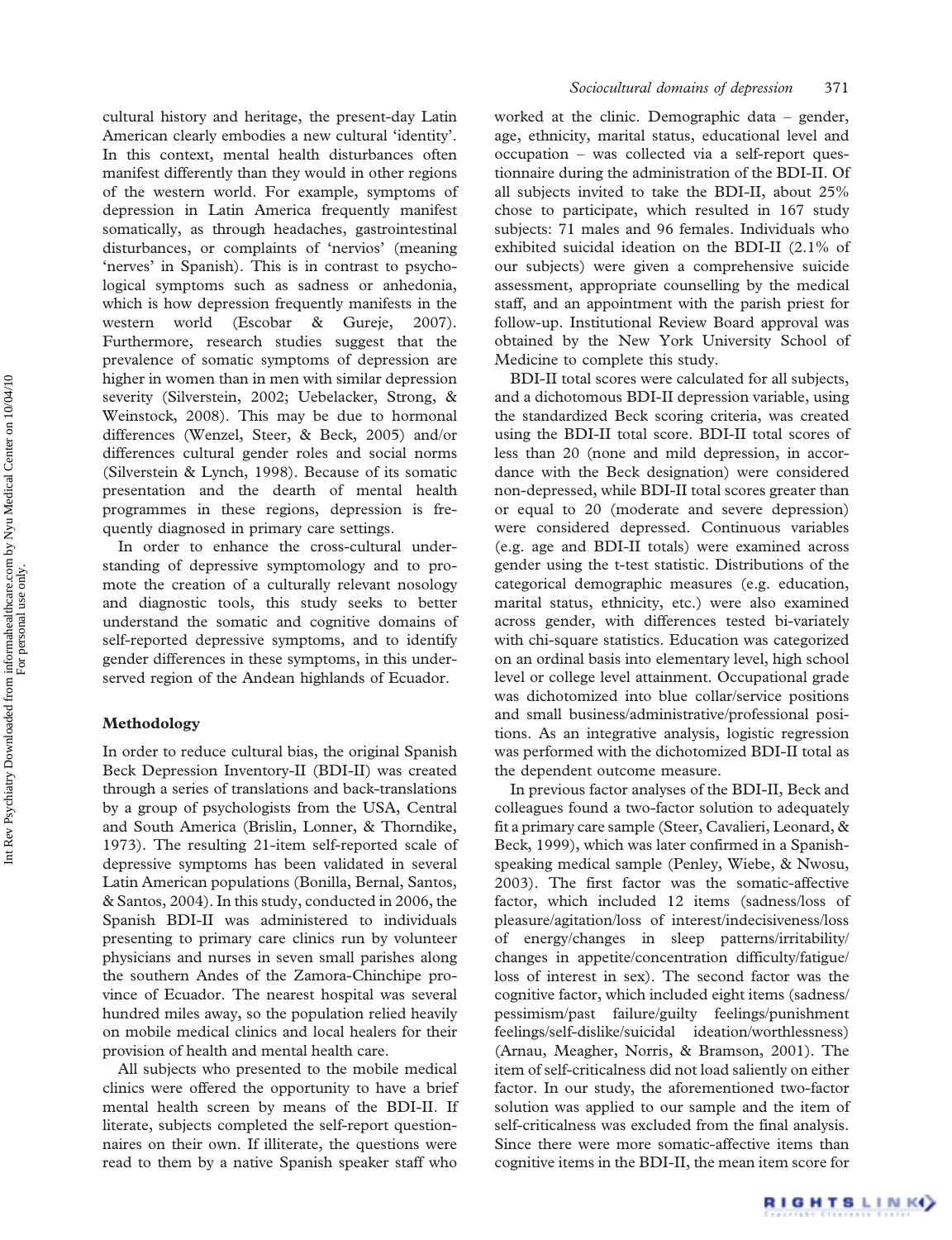somatic-affective items was compared to the mean item score for cognitive items to determine which of these two factors predominated in this Latin American population.

#### **Results**

As seen in Table I, of the 167 patients to whom the BDI-II was administered, nine subjects were excluded from the final analysis because they did not answer more than 20% of the BDI-II questions. The ages of the remaining subjects ranged from 15 to 76 years with a mean age of  $33.8 \pm 13.1$  years. The men and women did not significantly differ in age, with the men being  $33.9 \pm 13.1$  years and the women being  $33.7 \pm 13.1$ years. The ethnic backgrounds of the subjects were either Saraguro  $(N = 39)$  or Mestizo  $(N = 119)$ . Saraguro Indians are indigenous to the region, while the Mestizo people are of mixed indigenous and European or North African ancestry. The stated occupations of the subjects were recorded, with the top three occupations among men being farmer (25.4%), miner (15.5%) and student (15.5%) and the top three occupations among women being domestic/housewife (60%), student (12%) and school teacher (6%). The women showed a trend for being slightly more educated than the men  $(p=0.097)$ . In terms of marital status, there was a trend for more women to be divorced or widowed  $(11.6\%)$  than the men  $(1.6\%)$ .

BDI-II scores ranged from 0 to 57 with a mean BDI-II score of  $23 \pm 12$ , which correlates with moderate depression. Overall, 25% of subjects scored in the range of none or minimal depression  $(BDI-II<14)$  and 15% scored in the range of mild depression (BDI-II 14–19). The remaining 60% of subjects showed moderate depression (28%) or severe depression (32%). The greatest number of respondents reported symptoms of crying (55%) and feelings of past failure (41%). The questions most frequently unanswered by the subjects in this study were suicidal ideation (16 omitted), changes in sleep pattern (10 omitted), loss of interest in sex (9 omitted), changes in appetite (9 omitted), worthlessness (6 omitted), and irritability (6 omitted). Women self-reported higher levels of sleep disturbance  $(t = 2.77, df = 146, p = 0.006)$  and fatigue  $(t = 2.09,$  $df = 154$ ,  $p = 0.038$ .) than men. There was a nonsignificant gender difference in BDI-II totals and BDI-II somatic totals in the expected direction, with women exhibiting more depressive symptoms and somatic symptoms than men  $(t = 1.67, df = 156,$  $p = 0.098$  and  $t = 1.98$ , df = 154,  $p = 0.058$ , respectively). The BDI-II cognitive totals and the distribution of the dichotomized BDI-II totals did not significantly differ across gender. Somatic symptoms predominated in this sample. As predicted, the mean item score on the somatic items was significantly higher than the mean item score on the cognitive items  $(1.25 \pm 0.63$  versus  $0.78 \pm 0.56$ ,  $t = 12.42$ ,  $df = 148$ ,  $p = 0.001$ ).

A logistic regression analysis was performed using the dichotomized BDI-II total as the dependent measure while entering all other variables into the

RIGHTSLINK)

Table I. Demographic variables and Spanish Beck Depression Inventory-II measures compared across gender.

| Variable; mean (SD)         | Males $(N=65)$ | Females $(N=93)$ | Test statistic          |  |
|-----------------------------|----------------|------------------|-------------------------|--|
| Demographics                |                |                  |                         |  |
| Age in years                | 33.9(13.1)     | 33.7(13.1)       | $t = 0.1, 155, 0.923$   |  |
| Education                   |                |                  |                         |  |
| Elementary                  | 39 $(60.0\%)$  | 43 (46.2%)       |                         |  |
| High School                 | $19(29.2\%)$   | 43 (46.2%)       |                         |  |
| College                     | $7(10.8\%)$    | $7(7.5\%)$       | $X^2$ = 4.67, 2, 0.097  |  |
| Marital status              |                |                  |                         |  |
| Single                      | 28 (44.4%)     | $33(36.3\%)$     |                         |  |
| Married                     | 34 (54.0%)     | 48 (52.7%)       |                         |  |
| Divorced/widowed            | $1(1.6\%)$     | $10(11.0\%)$     | $X^2 = 5.25$ , 2, 0.073 |  |
| Ethnicity                   |                |                  |                         |  |
| Mestizo                     | 45 $(69.2\%)$  | 74 (79.6%)       |                         |  |
| Saraguro Indians            | $20(30.8\%)$   | 19 $(20.4\%)$    | $X^2 = 2.2, 1, 0.138$   |  |
| Occupation                  |                |                  |                         |  |
| <b>Blue Collar</b>          | 49 (75.4%)     | 64 $(69.6\%)$    |                         |  |
| Business/Administration/    | 16 $(24.6\%)$  | $28(30.4\%)$     | $X^2 = 0.64, 1, 0.424$  |  |
| Professional                |                |                  |                         |  |
| <b>BDI-II</b> Depression    |                |                  |                         |  |
| <b>BDI-II</b> total         | 20.4(11.4)     | 23.4(11.1)       | $t = 1.67, 156, 0.098$  |  |
| <b>BDI-II</b> somatic total | 14.5(8.2)      | 17.1(7.7)        | $t = 1.98, 154, 0.058$  |  |
| BDI-II cognitive total      | 5.6(4.0)       | 6.4(4.5)         | $t = 1.1, 149, 0.273$   |  |
| $BDI-II > 20$               | 34 (52.3%)     | 59 (63.4%)       | $X^2 = 1.96, 1, 0.162$  |  |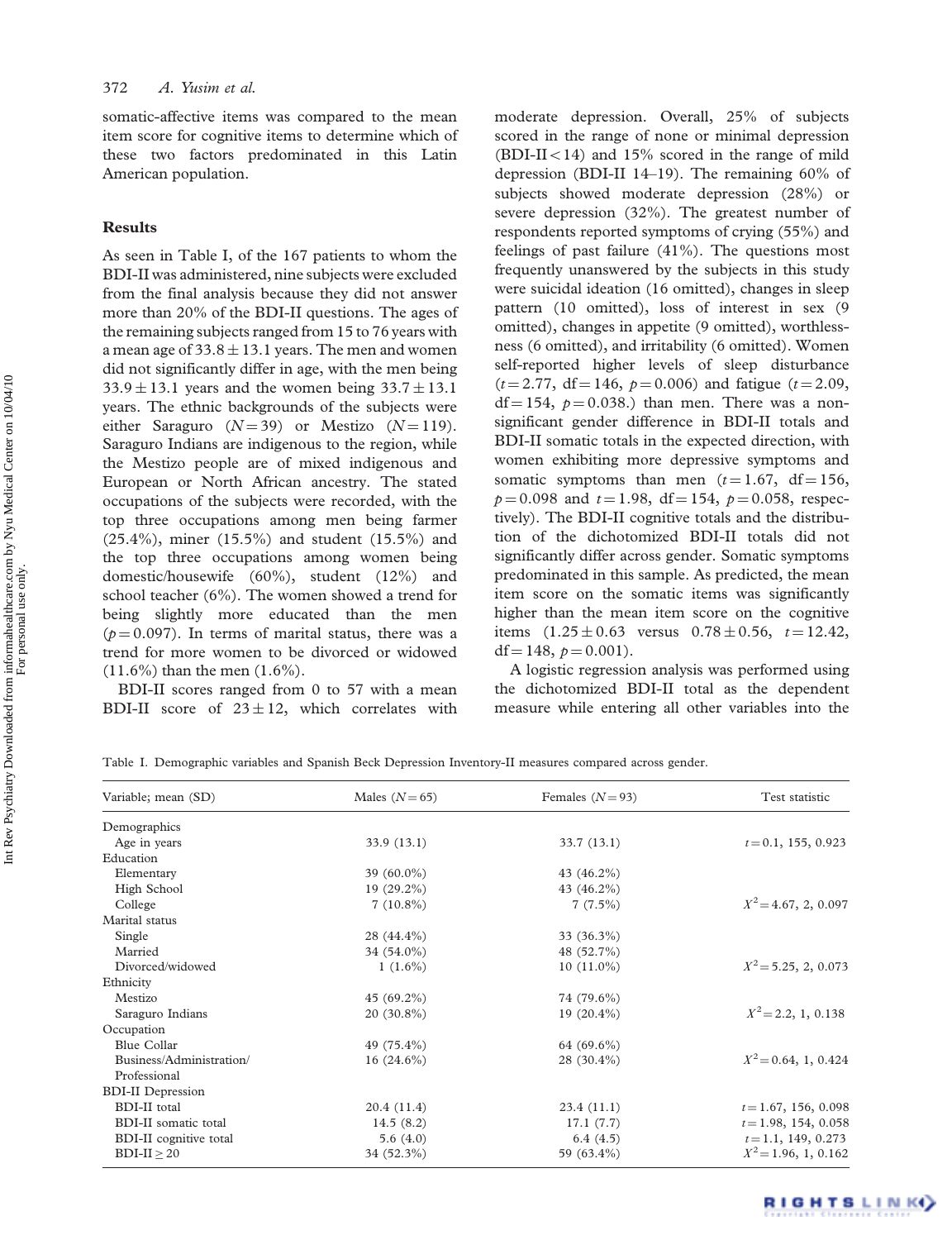model. As seen in Table II, this analysis showed education level to be the only significant predictor of BDI-II depression, whereby a higher education level was associated with decreased symptom severity. Elementary school educated individuals exhibited the highest levels of depressive symptoms, while college educated individuals exhibited the lowest.

## Discussion

We examined the variation in manifestations of depressive symptoms in an Ecuadorian population using the Spanish Beck Depression Inventory (BDI-II). In accordance with our hypothesis, we found that somatic manifestations of depression predominated over cognitive manifestations in this Latin American population. Women showed a non-significant trend towards higher rates of depressive symptoms than men. A higher educational level was associated with decreased symptom severity, an effect that was independent of occupational grade and, therefore, socioeconomic status.

To ensure a culturally appropriate interpretation of our study results, the Ecuadorian perspective of depression and mental illness must be taken into account. A culturally relevant psychiatric illness called 'nervios' has been identified as a powerful idiom of distress by the Saraguro Indians of Ecuador as well as Hispanics/Latinos from a variety of Caribbean, Central and South American countries. 'Nervios', which produces symptoms similar to those seen in depression in the western world (Parsons & Wakeley, 1991), is a culturally accepted means of expressing concerns about physical distress, emotional states, and life changes (Guarnaccia & Farias, 1988). Unlike the western conception of depression as a pathological and treatable neurochemical disturbance, 'nervios' is not necessarily pathological but is seen as a natural consequence of the human condition.

When using western cut-points for depression, the data indicate that 60% of the subjects in the study had BDI-II total scores that correlate with moderate or severe depressive symptomology. If a constellation of symptoms affects 60% of a population, can they truly be pathological? In the western model, severe, clear-cut depression, especially if combined with manic phases, is an unequivocal psychiatric disorder that conforms satisfactorily to the medical model. However, milder episodes of depressive affect cannot always be accurately distinguished from ordinary human unhappiness or 'the blues'; that is, states of mind that do not justify a diagnostic label (Chodoff, 2002).

Similar to depression in the western world, 'nervios' also exists on a spectrum of severity. In its most extreme form, 'nervios' can be pathological or even fatal (Finerman, 1989). In such cases, the sufferer will exhibit extreme lack of concern for personal hygiene, significant disturbances of appetite or sleep, and/or severe anhedonia. The most serious cases of 'nervios' involve suicidal thinking and/or non-epileptic seizure activity. In its less extreme form, 'nervios' is considered a normal, non-pathological response to the trials and tribulations of daily life. The Saraguro's acceptance of 'nervios' as a part of the normal human experience, free from the stigma often associated with mental illness in the western world, may explain the high prevalence of self-reported depressive symptoms in our sample (Parsons, 1979).

The difference between the western and Saraguro perspectives on symptoms of distress begs the question as to what is truly pathological, and what exists on the fringes of normal human experience? It is important to consider the dangers of applying diagnostic labels to unpleasant or undesirable feelings or behaviors, thereby pathologizing and medicalizing normal human suffering (Kleinman, 2008). Furthermore, there is very little incentive to medicalize the symptoms of 'nervios' in a region of the world

Table II. Logistic regression analysis of Spanish Beck Depression Inventory-II Score by demographic variables using dichotomized BDI-II total  $(<20$  versus  $>20$ ).

| Demographic Variables | B        | <b>SE</b> | Wald  | Df | P value | Exp(B) | $95\%$ C.I. for $Exp(B)$ |       |
|-----------------------|----------|-----------|-------|----|---------|--------|--------------------------|-------|
|                       |          |           |       |    |         |        | Lower                    | Upper |
| Gender                | 0.501    | 0.369     | 1.838 |    | 0.175   | 1.65   | 0.8                      | 3.404 |
| Age                   | $-0.003$ | 0.017     | 0.028 |    | 0.868   | 0.997  | 0.965                    | 1.03  |
| Education $\star$     |          |           | 9.818 | 2  | 0.007   |        |                          |       |
| High school           | $-0.808$ | 0.424     | 3.631 |    | 0.057   | 0.446  | 0.194                    | 1.023 |
| College               | $-2.541$ | 0.832     | 9.333 |    | 0.002   | 0.079  | 0.015                    | 0.402 |
| Ethnicity             | 0.518    | 0.428     | 1.467 |    | 0.226   | 1.678  | 0.726                    | 3.88  |
| Marital status        | 0.033    | 0.343     | 0.009 |    | 0.923   | 1.034  | 0.528                    | 2.025 |
| Occupation            | 0.61     | 0.504     | 1.468 |    | 0.226   | 1.841  | 0.686                    | 4.943 |

\*High school and college are compared to elementary as the index.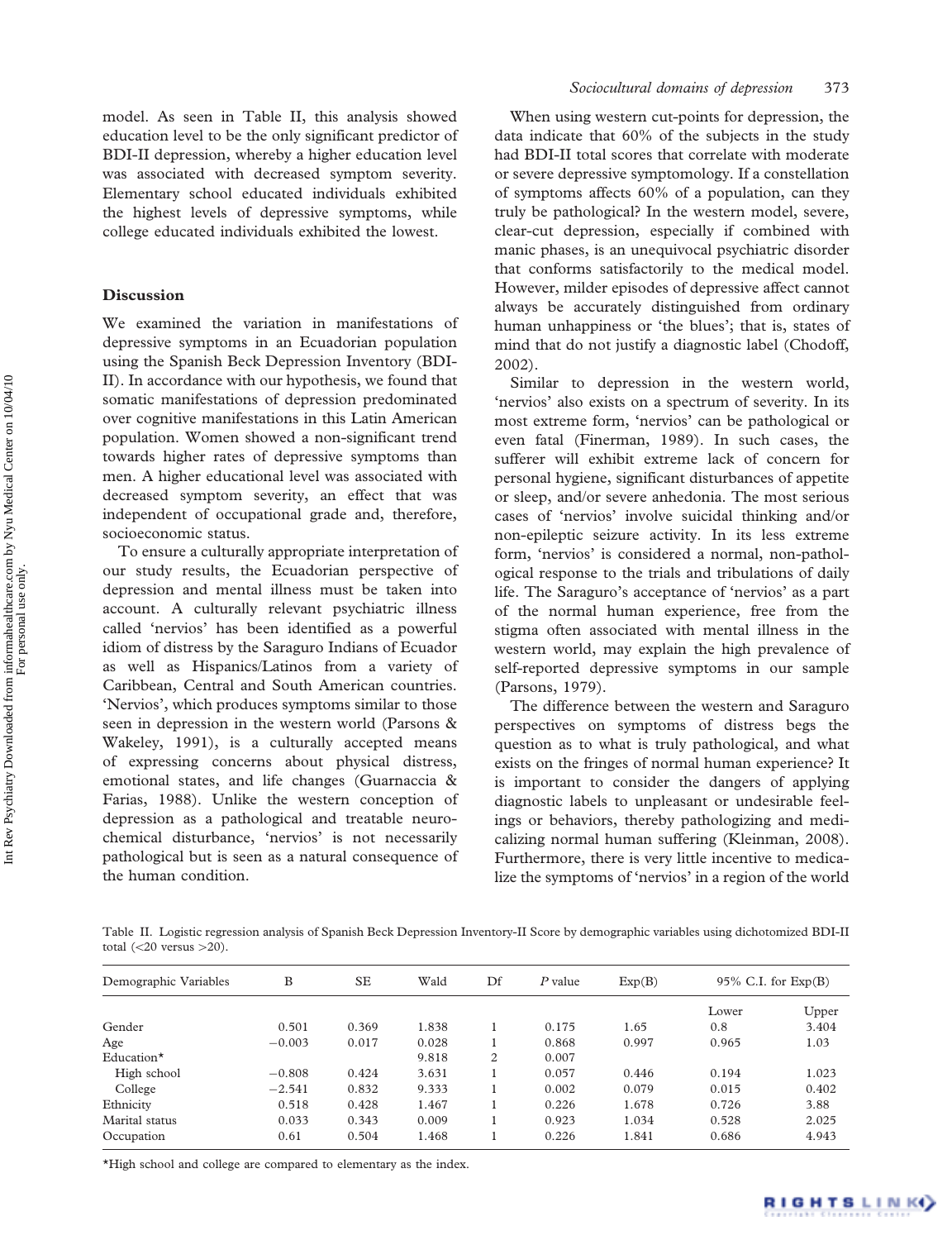with limited psychiatric care and potential forms of treatment. In the region where this study was conducted, antidepressants are available only at a hospital hundreds of miles away and occasionally at mobile medical clinics. Moreover, the primary mental health provider is a priest responsible for the care of several hundreds of patients in the nearby provinces.

As has been suggested by past reports (Escobar & Gureje, 2007), our results indicate that somatic manifestations of depression in this region of Ecuador predominate over cognitive manifestations. The most common BDI-II items endorsed by the subjects included crying, loss of energy, changes in appetite, and loss of interest in sex. In past studies, Saraguro Indians reported similar symptoms in 'nervios', that is, profound sadness, loss of appetite, sleep and interest, fatigue, headaches, poor concentration and chest pain (Tousignant, 1984). As the Saraguro Indians recognize somatic ailments to be a more socially acceptable and a less stigmatizing form for the expression of distress, it is hardly surprising that somatic manifestations of depression predominate over cognitive manifestations. In our study sample, women self-reported higher levels of sleep disturbance and fatigue than men. The gender differences observed in this study may reflect the different means through which men and women cope with stress in the Ecuadorian culture. While women are more likely to somaticize symptoms of distress, men are more likely to resort to alcoholism as a means of warding off or avoiding such symptoms. The concept of somatization and the respective gender differences observed in this study are not unique to Ecuadorian or even Latino cultures. For example, in a Canadian sample it has been shown that up to 80% of depressed primary care patients initially present with somatic symptoms (Kirmayer, Robbins, Dworkind, & Yaffe, 1993). In the western world, somatic manifestations of distress are typically associated with women and ethnic/racial minorities, or, in other words, groups that have been historically disadvantaged in society. Since cultural norms are socially constructed, we wonder if rather than asking why certain populations are more likely to somaticize, we can instead ask why westerners 'psychologize', or express distress in cognitive or affective terms (Kirmayer, 2001).

Our study found the highest level of depressive symptoms among patients with only an elementary school education, the lowest level of depressive symptoms in college educated patients, and an intermediate level of depressive symptoms in those patients with a high school education. Numerous studies support the idea that higher educational attainment may be protective against depression (Fryers, Melzer, & Jenkins, 2003). Education empowers individuals with knowledge, skills and values compatible with improved work, salary benefits and social status. Moreover, it fosters healthy habits and attitudes such as dependability, judgement, motivation, effort, perseverance, and confidence (Terzi, 2007). In essence, higher educational level tends to lead to a greater sense of personal control over one's life (Mirowsky & Ross, 2003). One cannot discount the possibility that people with mild or no depression may be able to more effectively pursue higher levels of education than those with moderate or severe depression. People with a more internal locus of control show better concentration, better working memory, more effort and persistence, and lower levels of psychological distress than their peers with a more external locus of control (Darity, 2003). In contrast, poorly educated individuals may lack the resources necessary to achieve their goals and produce feelings of powerlessness and helplessness (Wheaton, 1980). While education increases learned effectiveness, its absence fosters learned helplessness.

In contrast to education, occupational grade was not protective against depressive symptoms in our study. These results may seem surprising, since both education and occupational grade are commonly seen as proxies for socioeconomic status (SES) (Ross & Mirowsky, 2006). However, in the region where this study was undertaken, education and occupation have a different relationship than they do in industrialized nations. In close-knit rural communal societies, high socioeconomic status brings with it greater responsibility to the community and society as a whole (Finerman, 1989). In the Ecuadorian highlands, for instance, individuals in more profitable professions are susceptible to greater effects of 'nervios' due to the greater burden of responsibility placed on them by their community-orientated family and society. For such individuals, consciously or unconsciously exhibiting the symptoms of 'nervios' may temporarily absolve them of their duties, which may explain why a higher occupational grade is not protective against depressive symptomology. Another explanation for these findings is that unlike one's education, which produces personal empowerment through the development of knowledge, attitudes and values compatible with an internal locus of control, one's occupation produces external benefits like monetary profits and tangible achievements (Sen, 1997). Unlike occupation, the benefits of education are internal and thus become a part of the person who obtains it.

Our study did not find a significant relationship between age and depressive symptom severity. According to the Saraguro culture, all adults irrespective of age are susceptible to experiencing 'nervios'. In contrast, children are generally shielded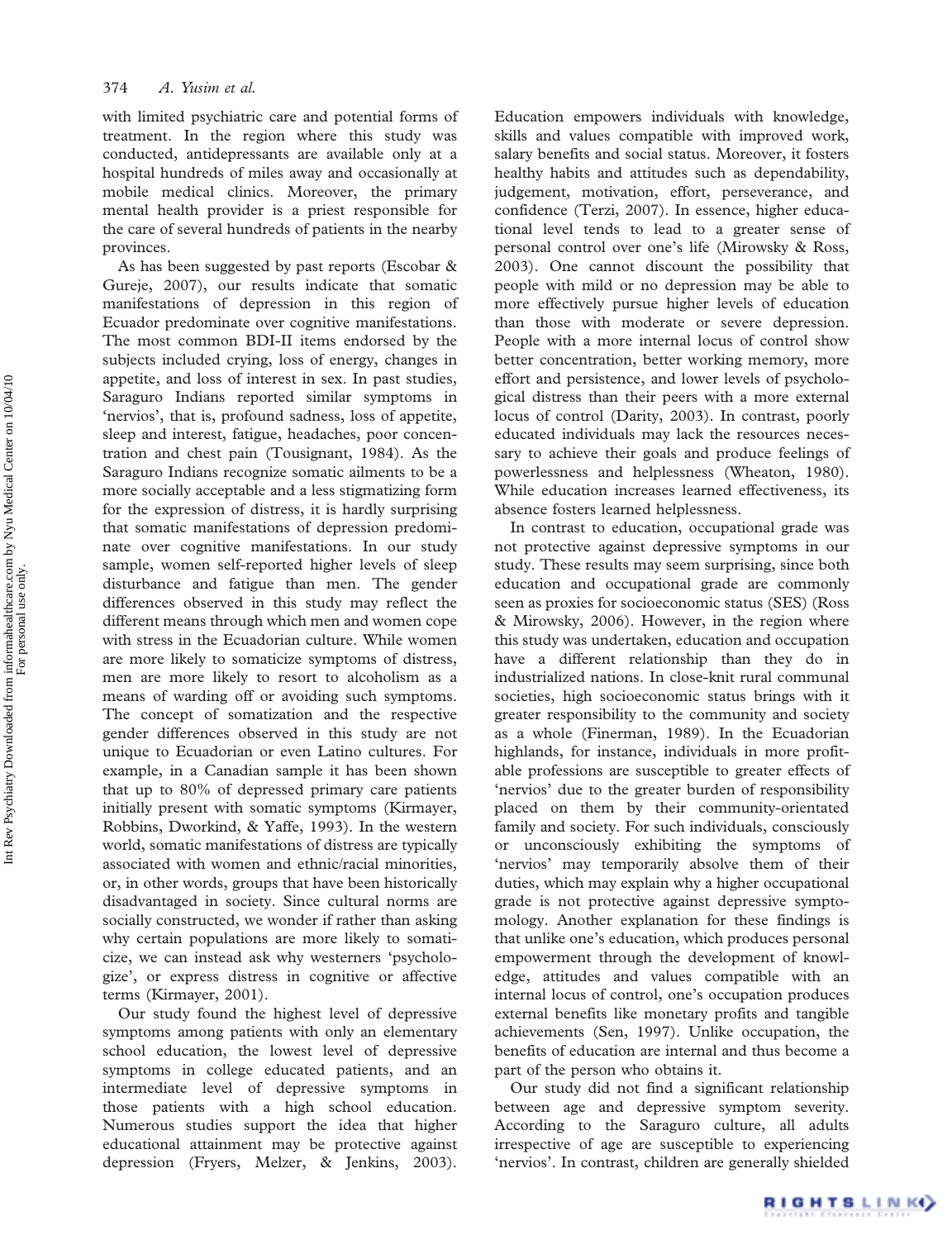from many of life's stressors, such as social obligations and occupational responsibilities, and therefore do not experience 'nervios'. Since the youngest person in our study was 15 years old, we were unable to verify this phenomenon. In the USA, the prevalence of depression has been shown to increase linearly with age. The most depressed age group is adults over the age of 80, presumably due to losses in the spheres of family, employment, health, economic well-being and, ultimately, personal control over one's life (Barefoot et al., 2000). The positive correlation between age and depressive symptoms was not seen in our study, likely because in the Ecuadorian community increased age is associated with perceived greater wisdom and life experience. In contrast to many western cultures, the elders in this Ecuadorian community are treated with the greatest respect and esteem of all community members. Subsequently, their personal losses are compensated for by their increase in status and esteem within the community.

It is interesting to consider whether there are certain questions that may not have a cultural equivalence among the rural Ecuadorians and were therefore omitted on the BDI-II by the study subjects. The questions most frequently not answered by the study subjects were suicidal ideation (16 omitted), changes in sleep pattern (10 omitted), loss of interest in sex (9 omitted), changes in appetite (9 omitted), worthlessness (6 omitted), and irritability (6 omitted). Although we cannot know retrospectively why our subjects chose to omit certain questions, nor can we assume that all subjects who omitted a certain question did so for the same reason, we can hypothesize that different questions may have been omitted for different reasons. The two questions – changes in sleep and changes in appetite had a different question structure than the remaining questions. Whereas all other questions asked subjects to choose one number between 0–3 to describe an aspect of their cognitive or somaticaffective state in the past two weeks, the aforementioned two questions had two choices for each of 0–3 of which subjects were asked to choose just one (i.e. a score of 1 on the changes in sleep question corresponded to either 'sleeping a little more than usual' or 'sleeping a little less than usual'), thereby making these questions potentially confusing to our study subjects. We may hypothesize that disclosure of suicidal ideation and loss of interest in sex were particularly personal and sensitive topics that our study subjects were reluctant to disclose even on a confidential questionnaire. Furthermore, some of our study subjects were young and/or unmarried, thereby potentially making the interest in sex question not relevant or even taboo within the context of their culture or current life. It is also possible that

some of the questions on the BDI-II were not answered because they did not have cultural equivalents in this particular Latin population.

Our study has several limitations. First, the BDI-II provides a measure of symptom severity, rather than a diagnosis of depression. As with all self-reported inventories, scores may be exaggerated or minimized by the subjects. When completed in the presence of other people in a clinical setting, social expectations may influence one's responses. Since the BDI-II was not previously validated in our study sample, we assumed similar factor loading (somatic-affective versus cognitive) to other Spanish speaking medical samples as previously formulated by Beck and colleagues (Steer et al., 1999). Since factor structure may change as a function of the characteristics of the study sample in question and extraction method used by the researcher, this assumption must also be acknowledged as a potential limitation.

Next, our study has a meaningful selection bias since this was a non-representative sample. In medically ill patients, the BDI-II's reliance on somatic symptoms may artificially inflate the score (Clark, Cavanaugh, & Gibbons, 1983). Numerous studies have noted higher levels of self-reported depression in medical samples (Barefoot et al., 2000). A study positively correlating the BDI-II somatic factor with illness severity and age provides support for the exclusion of somatic items when administering the BDI-II to a medical sample (Karanci, 1998). However, empirical studies have consistently demonstrated that for medical patients somatic symptoms are, indeed, good indicators of depression (Norris & Woehr, 1998). One study showed that somatic items correlated with depression as well as did total BDI-II score (Parsons & Wakely, 1991). In the same study, the BDI-II total score, which included somatic items, was 92% accurate in detecting major depressive disorder, thus indicating that the inclusion of the somatic items did not detract for the BDI-II's predictive utility. Furthermore, in cultures where somatic manifestations of depression predominate over cognitive symptoms, the BDI-II may serve to enhance the overall accuracy of depression detection.

Given that our study had a limited participation rate of 25%, it may not be used to make confident inferences about the culturally specific manifestations of depression in this particular population. Despite its limitations, our study provided an initial revealing glimpse into depression symptomology in an understudied and underserved region of Latin America that has seen an increasing burden of illness attributable to neuropsychiatric illnesses in recent years. Because depression frequently presents itself psychosomatically in the population studied, regular depression screenings in primary care settings may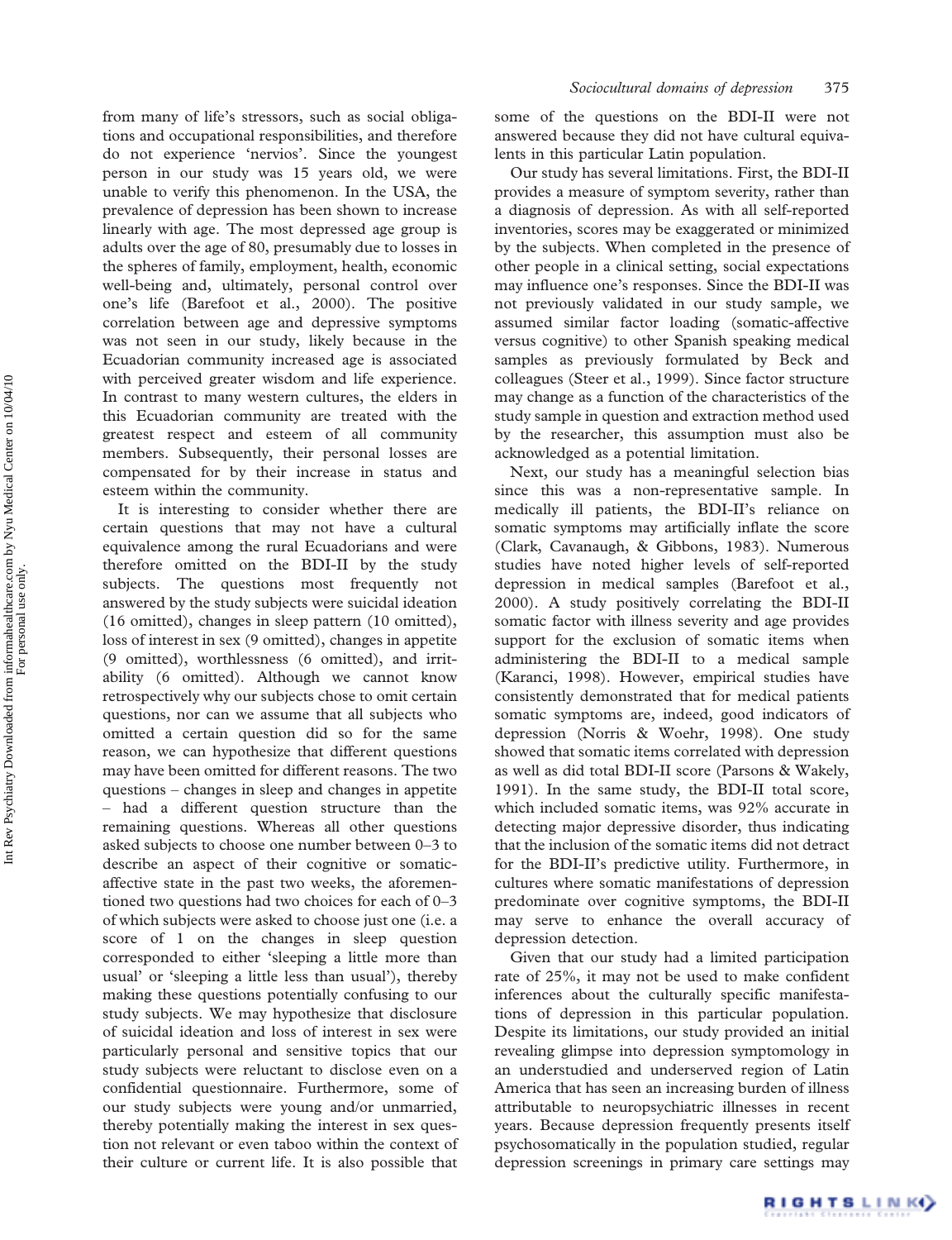serve as efficient and culturally-sensitive detection tools.

While this research contributes to our crosscultural knowledge about mental health and depression, larger-scale prospective, longitudinal studies are necessary to further elucidate the relationship between mental health and psychosocial factors, as well as to enhance cross-cultural understanding of depression. Future studies should aim to crossculturally validate the nature of the disorders themselves and the psychometrics necessary for diagnosis. In underserved settings with limited access to mental health services, an understanding of culturally specific symptoms of depression and the social factors that influence them must also be further elucidated in order to improve advocacy, ensure more accurate depression diagnosis, formulate innovative psychosocial interventions, and secure the allocation of resources commensurate with mental health needs.

#### Conclusion

Obviously not enough research has been done in remote areas of Latin America on the topic of depression. Scientific knowledge acquired in developed countries and the United States has limited generalizability to other remote regions of the world. This study was aimed at bringing light and generating new knowledge on the topic of depression in remote areas of Latin America. Our study showed the role of culture in the expression of depressive symptomatology; additionally, the role of somatization versus cognitive manifestations was clearly depicted among certain groups of indigenous populations in Ecuador. Moreover, high levels of education appear to have a protective role among this Ecuadorian Indian population vis-à-vis depression.

Our study clearly demonstrated the significance of culturally specific manifestations of depression, as well as the psychosocial factors that influence them. Hopefully, future research efforts will bring additional light to such population subgroups around the world.

#### Declaration of interest

The authors report no conflicts of interest. The authors alone are responsible for the content and writing of the paper.

#### References

Andrade, L., Caraveo-Anduaga, J.J., Berglund, P., Bijl, R.V., De Graaf, R., Vollebergh, W., et al. (2003). The epidemiology of major depressive episodes: Results from the International Consortium of Psychiatric Epidemiology (ICPE) surveys.

International Journal of Methods in Psychiatric Research, 12,  $3 - 21$ 

- Angst, J., Gamma, A., Gastpar, M., Lépine, J.P., Mendlewicz, J., & Tylee, A. (2002). Gender differences in depression: Epidemiological findings from the European DEPRES I and II studies. European Archives of Psychiatry & Clinical Neuroscience, 252, 201–209.
- Arnau, R.C., Meagher, M.W., Norris, M.P., & Bramson, R. (2001). Psychometric evaluation of the BDI-II with primary care medical patients. Health Psychology, 20, 112–119.
- Barefoot, J.C., Brummett, B.H., Helms, M.J., Mark, D.B., Siegler, I.C., & Williams, R.B. (2000). Depressive symptoms and survival of patients with coronary artery disease. Psychosomatic Medicine, 62, 790–795.
- Bonilla, J., Bernal, G., Santos, A., & Santos, D.A. (2004). Revised Spanish version of the Beck Depression Inventory: Psychometric properties with a Puerto Rican sample of college students. Journal of Clinical Psychology, 60, 119-130.
- Brislin, R.W., Lonner, W.J., & Thorndike, R.M. (1973). Crosscultural research methods: Comparative studies in behavioral science (pp. 32–58). New York: Wiley.
- Chodoff, P. (2002). The medicalization of the human condition. Psychiatric Services, 53, 627–628.
- Clark, D.C., Cavanaugh, S.V., & Gibbons, R.D. (1983). The core symptoms of depression in medical and psychiatric patients. Journal of Nervous and Mental Disorders, 171, 705–713.
- Darity, W.A. (2003). Employment discrimination, segregation, and health. American Journal of Public Health, 93, 226–231.
- Escobar, J.I., & Gureje, O. (2007). Influence of cultural and social factors on the epidemiology of idiopathic somatic complaints and syndromes. Psychosomatic Medicine, 69, 841–845.
- Finerman, R. (1989). The burden of responsibility: duty, depression, and 'nervios' in Andean Ecuador. Health Care for Women International, 10, 141–157.
- Fryers, T., Melzer, D., & Jenkins, R. (2003). Social inequalities and the common mental disorders: A systematic review of the evidence. Social Psychiatry & Psychiatric Epidemiology, 38, 229–237.
- Guarnaccia, P.J., & Farias, P. (1988). The social meanings of 'nervios': A case study of a Central American woman. Social Science & Medicine, 26, 1223-1231.
- Karanci, N.A. (1998). Patterns of depression in medical patients and their relationship with causal attributions for illness. Psychotherapy & Psychosomatics, 50, 207–215.
- Kessler, R.C. (2003). Epidemiology of women and depression. Journal of Affective Disorders, 74, 5–13.
- Kessler, R.C., Berglund, P., Demler, O., Jin, R., Koretz, D., Merikangas, K.R., et al. (2003). The epidemiology of major depressive disorder: Results from the National Comorbidity Survey Replication (NCS-R). Journal of the American Medical Association, 289, 3095–3105.
- Kirmayer, L.J., Robbins, J.M., Dworkind, M., & Yaffe, M.J. (1993). Somatization and the recognition of depression and anxiety in primary care. American Journal of Psychiatry, 150, 734–741.
- Kirmayer, L.J. (2001). Cultural variations in the clinical presentation of depression and anxiety: implications for diagnosis and treatment. Journal of Clinical Psychiatrty, 62(Suppl.13), 22-28.
- Kleinman, A. (2008). The normal, the pathological, and the existential. Comprehensive Psychiatry, 49, 111–112.
- Kohn, R., Saxena, S., Levav, I., & Saraceno, B. (2004). The treatment gap in mental health care. Bulletin of the World Health Organization, 82, 858–866.
- Kuehner, C. (2003). Gender differences in unipolar depression: An update of epidemiological findings and possible explanations. Acta Psychiatrica Scandinavica, 108, 163–174.
- Marsella, A.J., & Kaplan, A. (2002). Cultural considerations for understanding, assessing, and treating depressive experience